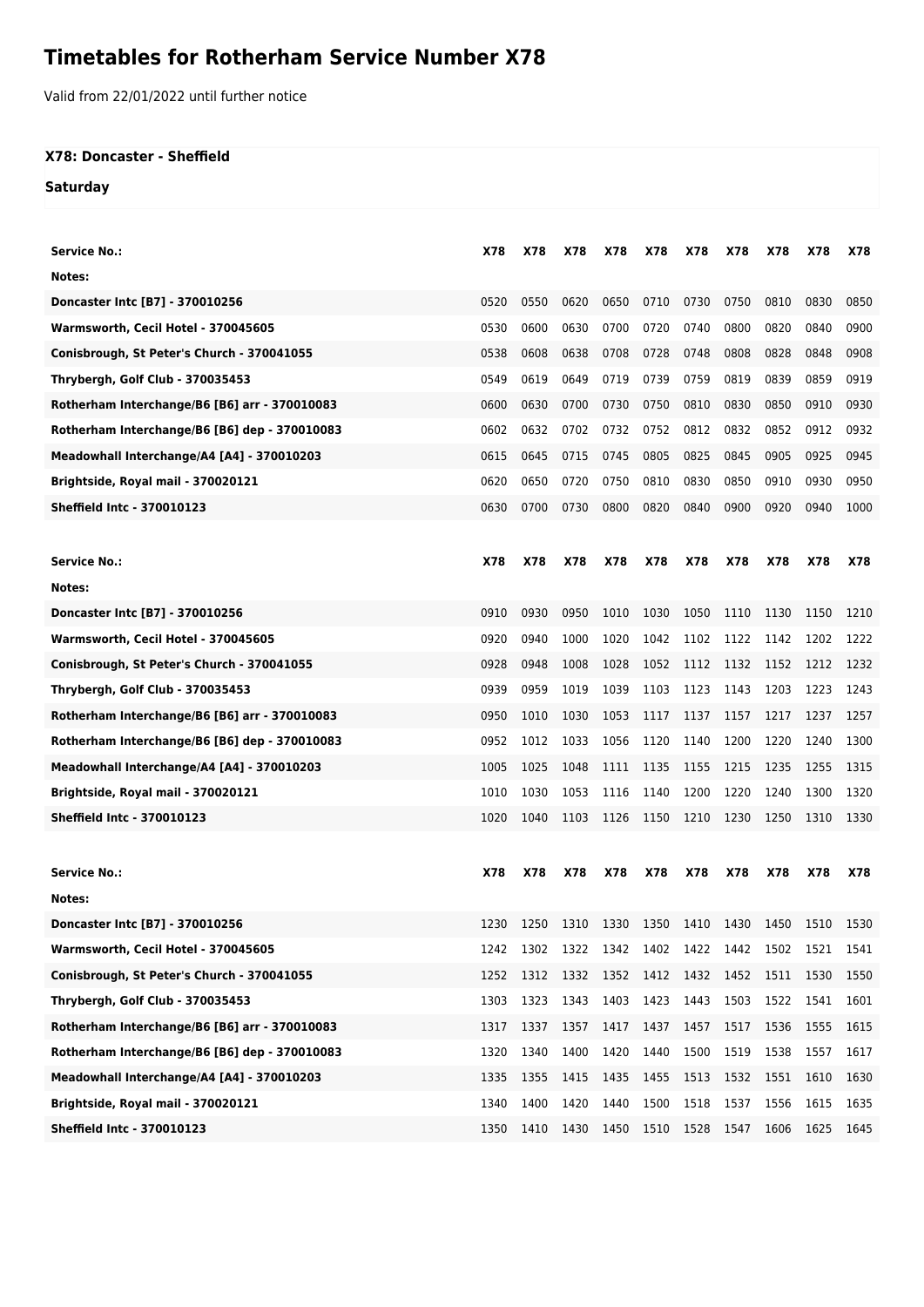| Notes:<br>1610<br>1630<br>1650<br>1710<br>1730<br>Doncaster Intc [B7] - 370010256<br>1750<br>1810<br>1835<br>1550<br>1910<br>1641<br>1701<br>1721<br>1741<br>1801<br>1821<br>1621<br>1845<br>1920<br>Warmsworth, Cecil Hotel - 370045605<br>1601<br>1750<br>1810<br>1830<br>Conisbrough, St Peter's Church - 370041055<br>1650<br>1710<br>1730<br>1853<br>1630<br>1928<br>1610<br>1701<br>1721<br>1741<br>1801<br>1821<br>Thrybergh, Golf Club - 370035453<br>1841<br>1621<br>1641<br>1904<br>1939<br>Rotherham Interchange/B6 [B6] arr - 370010083<br>1755<br>1815<br>1835<br>1852<br>1715<br>1735<br>1915<br>1950<br>1635<br>1655<br>1737<br>1757<br>1817<br>1837<br>1854<br>Rotherham Interchange/B6 [B6] dep - 370010083<br>1657<br>1717<br>1917<br>1637<br>1952<br>1730<br>1750<br>1810<br>1830<br>1850<br>Meadowhall Interchange/A4 [A4] - 370010203<br>1907<br>1710<br>1930<br>2005<br>1650<br>1835<br>1735<br>1755<br>1815<br>1855<br>1912<br>Brightside, Royal mail - 370020121<br>1715<br>1935<br>1655<br>2010<br><b>Sheffield Intc - 370010123</b><br>1745<br>1805<br>1825<br>1845<br>1905<br>1725<br>1922<br>1945<br>1705<br>2020 | Service No.: | X78 | X78 | <b>X78</b> | <b>X78</b> | <b>X78</b> | X78 | <b>X78</b> | <b>X78</b> | X78 | X78 |
|-----------------------------------------------------------------------------------------------------------------------------------------------------------------------------------------------------------------------------------------------------------------------------------------------------------------------------------------------------------------------------------------------------------------------------------------------------------------------------------------------------------------------------------------------------------------------------------------------------------------------------------------------------------------------------------------------------------------------------------------------------------------------------------------------------------------------------------------------------------------------------------------------------------------------------------------------------------------------------------------------------------------------------------------------------------------------------------------------------------------------------------------------|--------------|-----|-----|------------|------------|------------|-----|------------|------------|-----|-----|
|                                                                                                                                                                                                                                                                                                                                                                                                                                                                                                                                                                                                                                                                                                                                                                                                                                                                                                                                                                                                                                                                                                                                               |              |     |     |            |            |            |     |            |            |     |     |
|                                                                                                                                                                                                                                                                                                                                                                                                                                                                                                                                                                                                                                                                                                                                                                                                                                                                                                                                                                                                                                                                                                                                               |              |     |     |            |            |            |     |            |            |     |     |
|                                                                                                                                                                                                                                                                                                                                                                                                                                                                                                                                                                                                                                                                                                                                                                                                                                                                                                                                                                                                                                                                                                                                               |              |     |     |            |            |            |     |            |            |     |     |
|                                                                                                                                                                                                                                                                                                                                                                                                                                                                                                                                                                                                                                                                                                                                                                                                                                                                                                                                                                                                                                                                                                                                               |              |     |     |            |            |            |     |            |            |     |     |
|                                                                                                                                                                                                                                                                                                                                                                                                                                                                                                                                                                                                                                                                                                                                                                                                                                                                                                                                                                                                                                                                                                                                               |              |     |     |            |            |            |     |            |            |     |     |
|                                                                                                                                                                                                                                                                                                                                                                                                                                                                                                                                                                                                                                                                                                                                                                                                                                                                                                                                                                                                                                                                                                                                               |              |     |     |            |            |            |     |            |            |     |     |
|                                                                                                                                                                                                                                                                                                                                                                                                                                                                                                                                                                                                                                                                                                                                                                                                                                                                                                                                                                                                                                                                                                                                               |              |     |     |            |            |            |     |            |            |     |     |
|                                                                                                                                                                                                                                                                                                                                                                                                                                                                                                                                                                                                                                                                                                                                                                                                                                                                                                                                                                                                                                                                                                                                               |              |     |     |            |            |            |     |            |            |     |     |
|                                                                                                                                                                                                                                                                                                                                                                                                                                                                                                                                                                                                                                                                                                                                                                                                                                                                                                                                                                                                                                                                                                                                               |              |     |     |            |            |            |     |            |            |     |     |
|                                                                                                                                                                                                                                                                                                                                                                                                                                                                                                                                                                                                                                                                                                                                                                                                                                                                                                                                                                                                                                                                                                                                               |              |     |     |            |            |            |     |            |            |     |     |

| <b>Service No.:</b>                           | <b>X78</b> | <b>X78</b> | X78  | <b>X78</b> |
|-----------------------------------------------|------------|------------|------|------------|
| Notes:                                        |            |            |      |            |
| Doncaster Intc [B7] - 370010256               | 2010       | 2110       | 2205 | 2310       |
| Warmsworth, Cecil Hotel - 370045605           | 2020       | 2120       | 2215 | 2320       |
| Conisbrough, St Peter's Church - 370041055    | 2028       | 2128       | 2223 | 2328       |
| Thrybergh, Golf Club - 370035453              | 2039       | 2139       | 2234 | 2339       |
| Rotherham Interchange/B6 [B6] arr - 370010083 | 2050       | 2150       | 2245 | 2352       |
| Rotherham Interchange/B6 [B6] dep - 370010083 | 2052       | 2152       | 2247 | ----       |
| Meadowhall Interchange/A4 [A4] - 370010203    | 2105       | 2205       | 2300 | ----       |
| Brightside, Royal mail - 370020121            | 2110       | 2210       | 2305 | ----       |
| <b>Sheffield Intc - 370010123</b>             | 2120       | 2220       | 2315 | ----       |
|                                               |            |            |      |            |

## **X78: Sheffield - Doncaster**

## **Saturday**

| <b>Service No.:</b>                        | <b>X78</b> | <b>X78</b> | <b>X78</b> | X78  | X78  | X78  | <b>X78</b> | X78  | X78  | X78  |
|--------------------------------------------|------------|------------|------------|------|------|------|------------|------|------|------|
| Notes:                                     |            |            |            |      |      |      |            |      |      |      |
| Sheffield Intc [C1] - 370010123            | $---$      | 0535       | 0605       | 0635 | 0705 | 0735 | 0805       | 0830 | 0850 | 0910 |
| Brightside, Royal mail - 370020120         | $---$      | 0544       | 0614       | 0644 | 0714 | 0744 | 0814       | 0839 | 0859 | 0919 |
| Meadowhall Interchange/C2 [C2] - 370010208 | $---$      | 0550       | 0620       | 0650 | 0720 | 0750 | 0820       | 0845 | 0905 | 0925 |
| Rotherham Intc [A1] arr - 370010070        | ----       | 0601       | 0631       | 0701 | 0731 | 0801 | 0831       | 0856 | 0916 | 0936 |
| Rotherham Intc [A1] dep - 370010070        | 0502       | 0602       | 0632       | 0702 | 0732 | 0802 | 0832       | 0857 | 0917 | 0937 |
| Thrybergh, Golf Club - 370035468           | 0515       | 0615       | 0645       | 0715 | 0745 | 0815 | 0845       | 0910 | 0930 | 0950 |
| Conisbrough, St Peter's Church - 370045610 | 0525       | 0625       | 0655       | 0725 | 0755 | 0825 | 0855       | 0920 | 0940 | 1000 |
| <b>Balby, Ivanhoe Rd - 370045423</b>       | 0534       | 0634       | 0704       | 0734 | 0804 | 0834 | 0904       | 0929 | 0949 | 1009 |
| Doncaster Intc - 370010251                 | 0545       | 0645       | 0715       | 0745 | 0815 | 0845 | 0915       | 0940 | 1000 | 1020 |